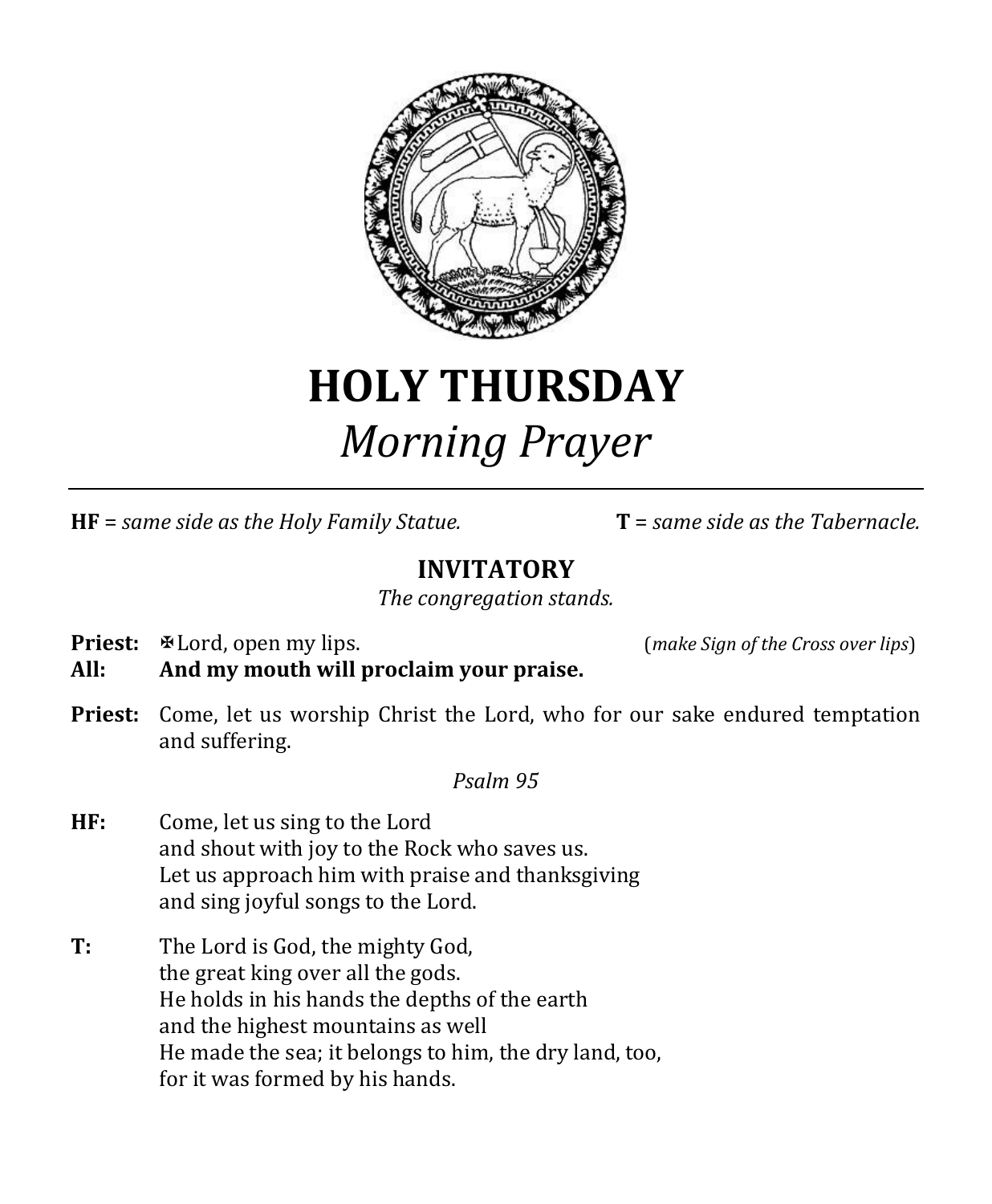- **HF:** Come, then, let us bow down and worship, bending the knee before the Lord, our maker, For he is our God and we are his people, the flock he shepherds.
- **T:** Today, listen to the voice of the Lord: Do not grow stubborn, as your fathers did in the wilderness, when at Meribah and Massah they challenged me and provoked me, Although they had seen all of my works.
- **HF:** Forty years I endured that generation. I said, "They are a people whose hearts go astray and they do not know my ways." So I swore in my anger, "They shall not enter into my rest."
- **T:** Glory to the Father, and to the Son, and to the Holy Spirit:
- **HF:** as it was in the beginning, is now, and will be for ever. Amen.
- **All: Come, let us worship Christ the Lord, who for our sake endured temptation and suffering.**

### **HYMN**

*Lord, Who at Your First Eucharist* at Worship #954

# **PSALMODY**

*The congregation is seated.*

## **Antiphon 1**

**Priest:** Look, O Lord and see my suffering. Come quickly to my aid.

*Psalm 80*

**HF:** O shepherd of Israel, hear us, you who lead Joseph's flock, shine forth from your cherubim throne upon Ephraim, Benjamin, Manasseh. O Lord, rouse up your might, O Lord, come to our help.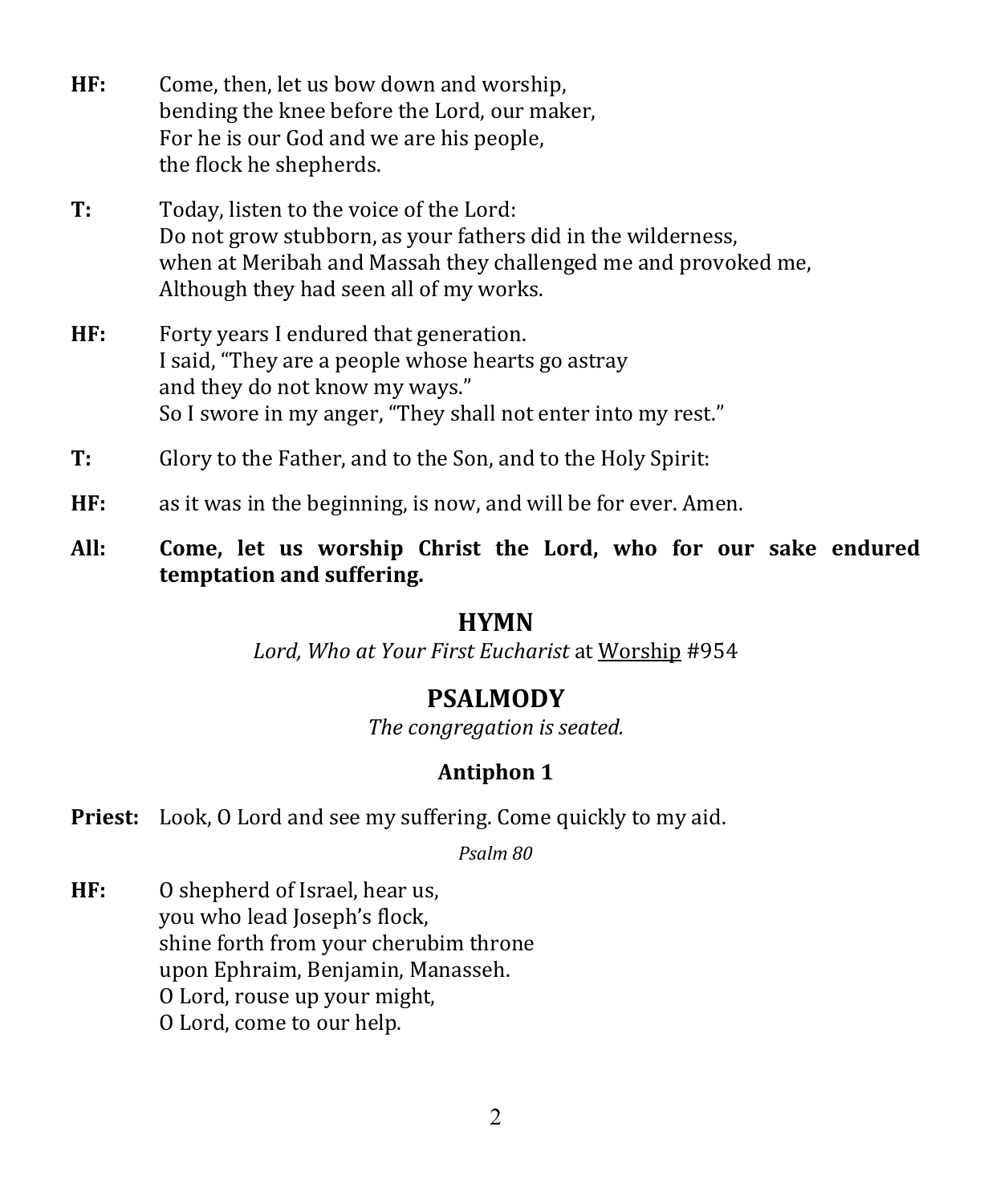- **T:** God of hosts bring us back; let your face shine on us and we shall be saved.
- **HF:** Lord God of hosts, how long will you frown on your people's plea? You have fed them with tears for their bread, and abundance of tears for their drink. You have made us the taunt of our neighbors, our enemies laugh us to scorn.
- **T:** God of hosts, bring us back; let your face shine on us and we shall be saved.
- **HF:** You brought a vine out of Egypt; to plant it you drove out the nations. Before it you cleared the ground; it took root and spread through the land.
- **T:** The mountains were covered with its shadow, the cedars of God with its boughs. It stretched out its branches to the sea, to the Great River it stretched out its shoots.
- **HF:** Then why have you broken down its walls? It is plucked by all who pass by. It is ravaged by the boar of the forest, devoured by the beasts of the field.
- **T:** God of hosts, turn again, we implore, look down from heaven and see. Visit this vine and protect it, the vine your right hand has planted. They have burnt it with fire and destroyed it. May they perish at the frown of your face.
- **HF:** May your hand be on the man you have chosen, the man you have given your strength. And we shall never forsake you again; give us life that we may call upon your name.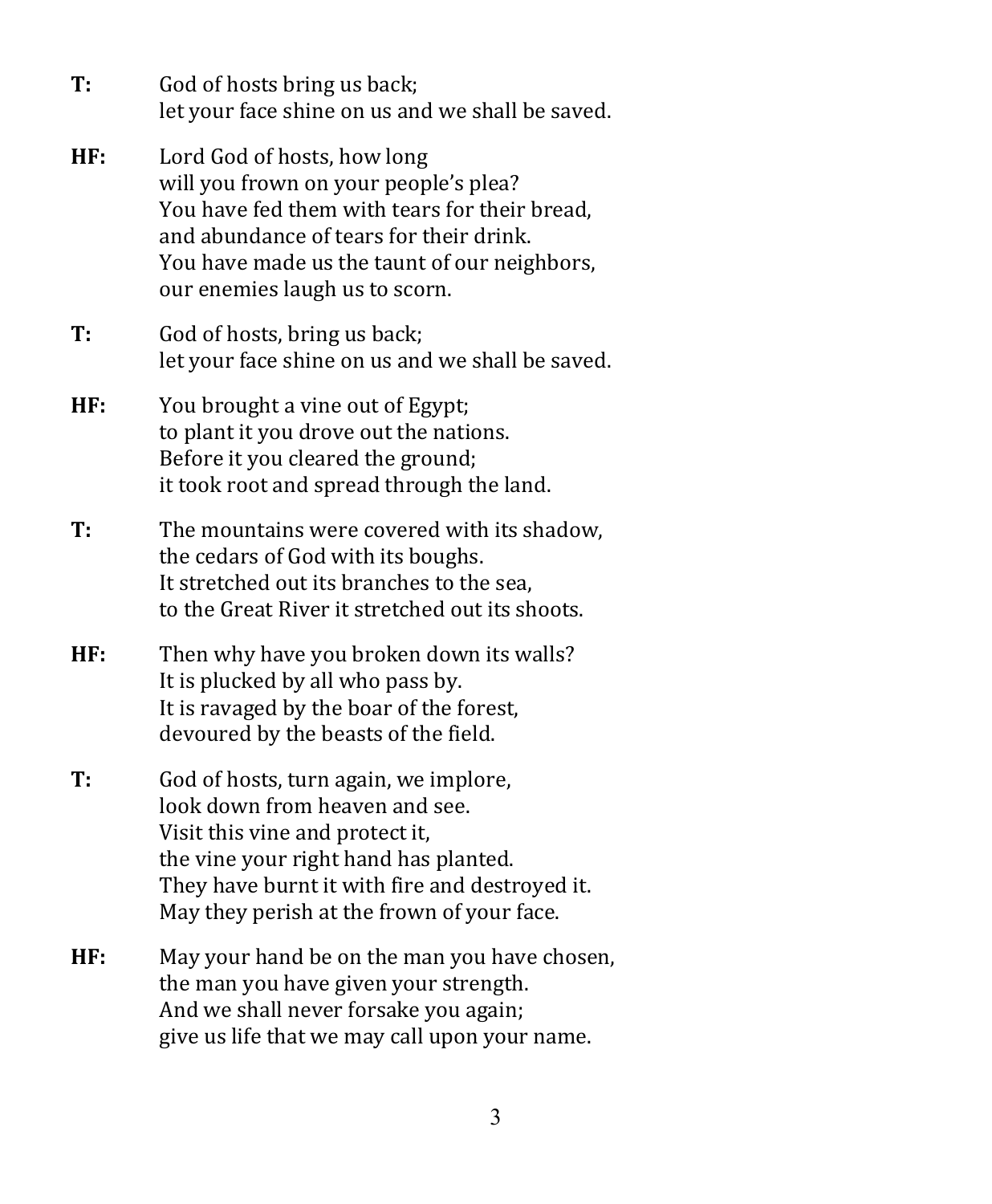- **T:** God of hosts, bring us back; let your face shine on us and we shall be saved.
- **HF:** Glory to the Father, and to the Son, and to the Holy Spirit.
- **T:** as it was in the beginning, is now, and will be for ever. Amen.

# **All: Look, O Lord and see my suffering. Come quickly to my aid.**

*A moment of reflection follows.*

## **Antiphon 2**

**Priest:** God is my savior; I trust in him and shall not fear.

*Canticle – Isaiah 12:1-6*

- **HF:** I give you thanks, O Lord; though you have been angry with me, your anger has abated, and you have consoled me.
- **T:** God indeed is my savior; I am confident and unafraid. My strength and my courage is the Lord, and he has been my savior. With joy you will draw water at the fountain of salvation, and say on that day:
- **HF:** Give thanks to the Lord, acclaim his name; among the nations make known his deeds, proclaim how exalted is his name.
- **T:** Sing praise to the Lord for his glorious achievement; let this be known throughout all the earth. Shout with exultation, O city of Zion, for great in your midst is the Holy One of Israel!
- **HF:** Glory to the Father, and to the Son, and to the Holy Spirit:
- **T:** as it was in the beginning, is now, and will be for ever. Amen.
- **All: God is my savior; I trust in him and shall not fear.**

*A moment of reflection follows.*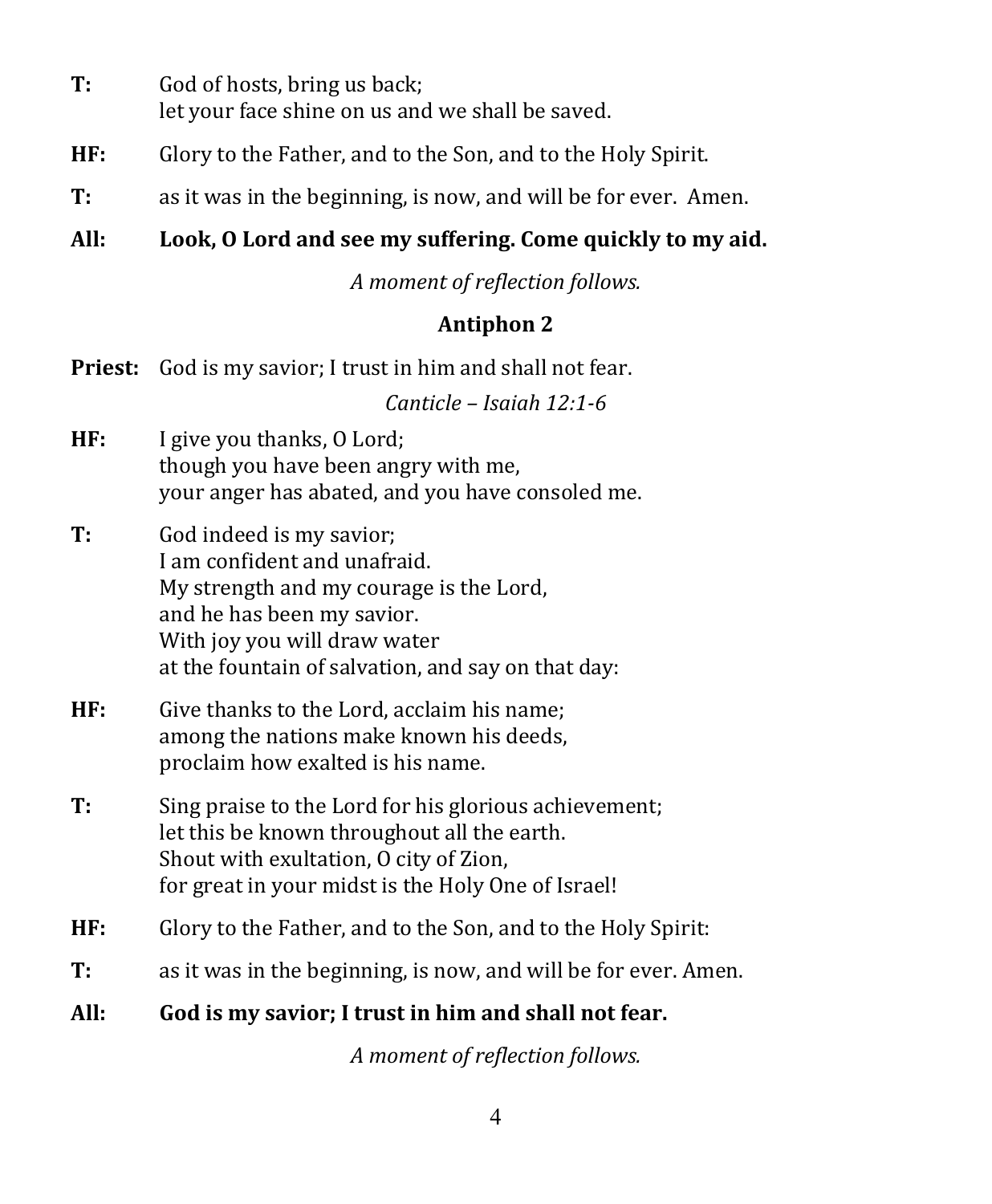### **Antiphon 3**

**Priest:** The Lord has fed us with the finest wheat; he has filled us with honey from the rock.

#### *Psalm 81*

- **HF:** Ring out your joy to God our strength, shout in triumph to the God of Jacob.
- **T:** Raise a song and sound the timbrel, the sweet-sounding harp and the lute; blow the trumpet at the new moon, when the moon is full, on our feast.
- **HF:** For this is Israel's law, a command of the God of Jacob. He imposed it as a rule on Joseph, when he went out against the land of Egypt.
- **T:** A voice I did not know said to me: "I freed your shoulder from the burden; your hands were freed from the load. You called in distress and I saved you.
- **HF:** I answered, concealed in the storm cloud; at the waters of Meribah I tested you. Listen, my people, to my warning. O Israel, if only you would heed!
- **T:** Let there be no foreign god among you. no worship of an alien god. I am the Lord your God, who brought you from the land of Egypt. Open wide your mouth and I will fill it.
- **HF:** But my people did not heed my voice and Israel would not obey, so I left them in their stubbornness of heart to follow their own designs.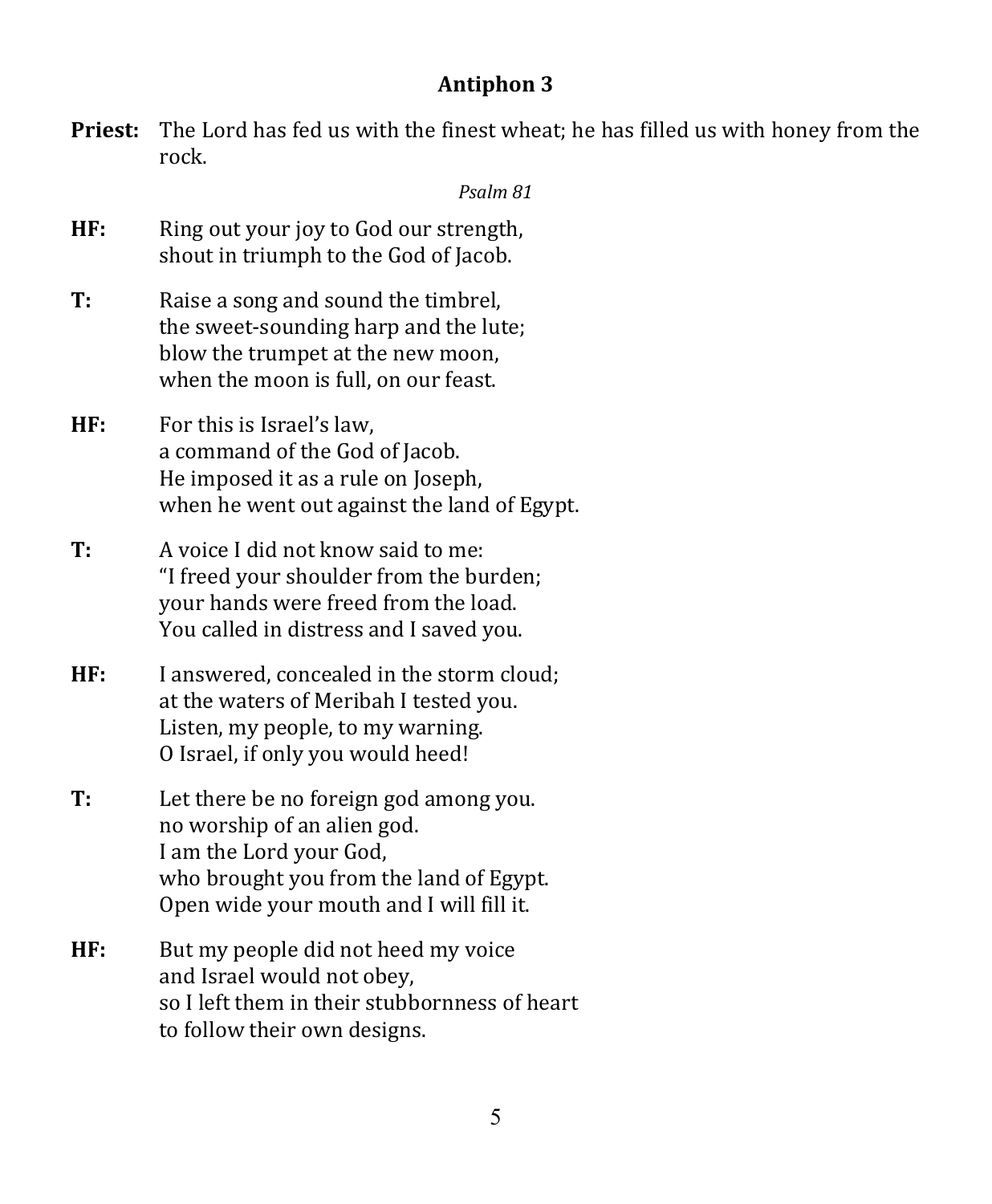- **T:** O that my people would heed me, that Israel would walk in my ways! At once I would subdue their foes, turn my hand against their enemies.
- **HF:** The Lord's enemies would cringe at their feet and their subjection would last for ever. But Israel I would feed with finest wheat and fill them with honey from the rock."
- **T:** Glory to the Father, and to the Son, and to the Holy Spirit:
- **HF:** as it was in the beginning, is now, and will be for ever. Amen.
- **All: The Lord has fed us with the finest wheat; he has filled us with honey from the rock.**

*A moment of reflection follows.*

# **READING**

*Hebrews 2:9-10*

We see Jesus crowned with glory and honor because he suffered death, that through God's gracious will he might taste death for the sake of all men. Indeed, it was fitting that when bringing many sons to glory God, for whom and through whom all things exist, should make their leader in the work of salvation perfect through suffering.

*A moment of reflection follows.*

# **RESPONSORY**

**Lector:** By your own blood, Lord, you brought us back to God.

**All: By your own blood, Lord, you brought us back to God.**

- **Lector:** From every tribe, and tongue, and people and nation,
- **All: you brought us back to God.**
- **Lector:** Glory to the Father, and to the Son, and to the Holy Spirit,

**All: By your own blood, Lord, you brought us back to God.**

*The congregation stands.*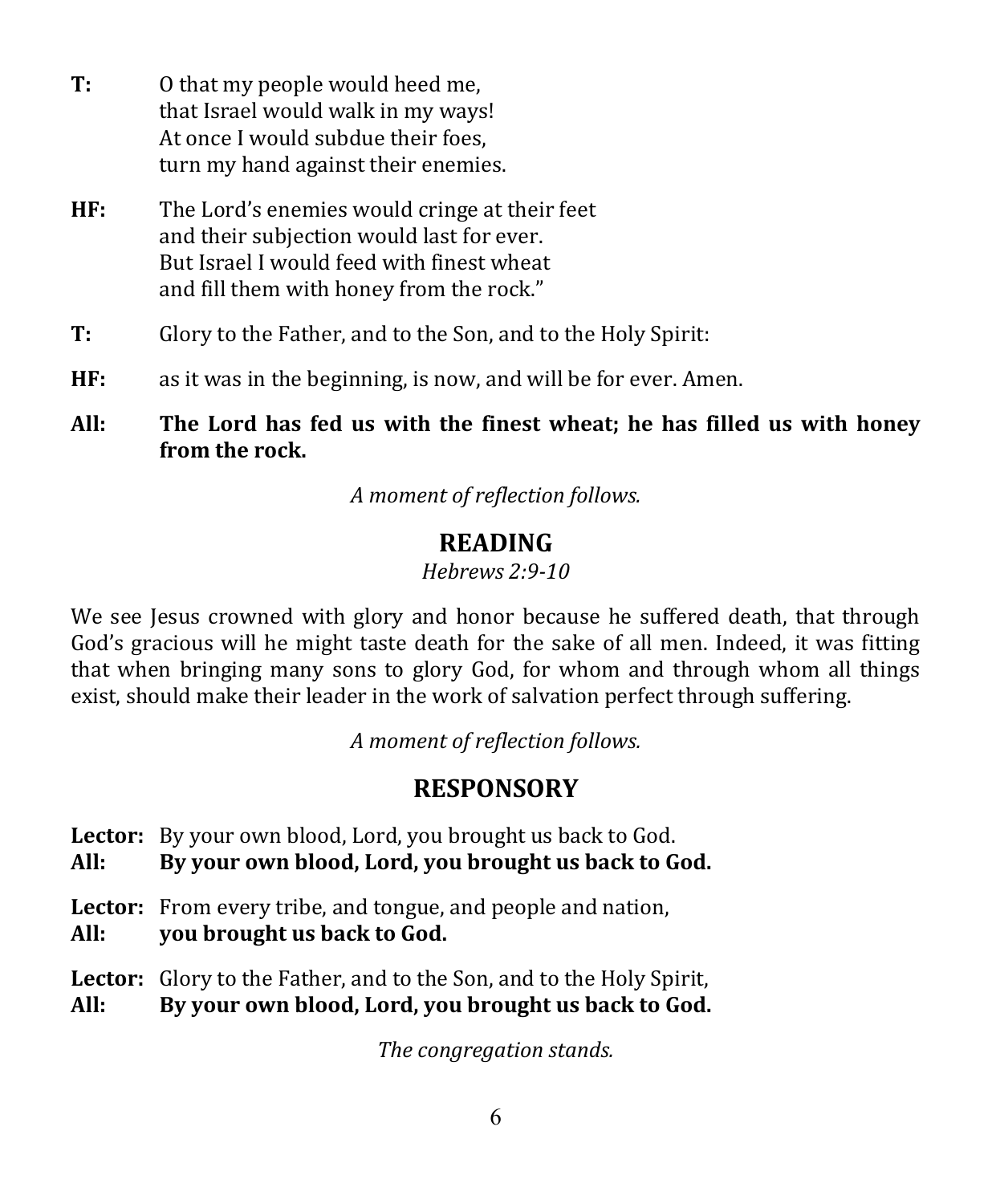# **CANTICLE OF ZECHARIAH**

**Priest:** I have longed to eat this meal with you before I suffer.

*Luke 1:68 – 79*

**All:** Blessed be the Lord, the God of Israel; (*make the Sign of the Cross as usual*) he has come to his people and set them free. He has raised up for us a mighty savior, born of the house of his servant David.

> Through his holy prophets he promised of old that he would save us from our enemies, from the hands of all who hate us. He promised to show mercy to our fathers and to remember his holy covenant.

This was the oath he swore to our father Abraham: to set us free from the hands of our enemies, free to worship him without fear, holy and righteous in his sight all the days of our life.

You, my child, shall be called the prophet of the Most High; for you will go before the Lord to prepare his way, to give his people knowledge of salvation by the forgiveness of their sins.

In the tender compassion of our God the dawn from on high shall break upon us, to shine on those who dwell in darkness and the shadow of death, and to guide our feet into the way of peace.

Glory to the Father, and to the Son, and to the Holy Spirit: as it was in the beginning, is now, and will be for ever. Amen.

#### **All: I have longed to eat this meal with you before I suffer.**